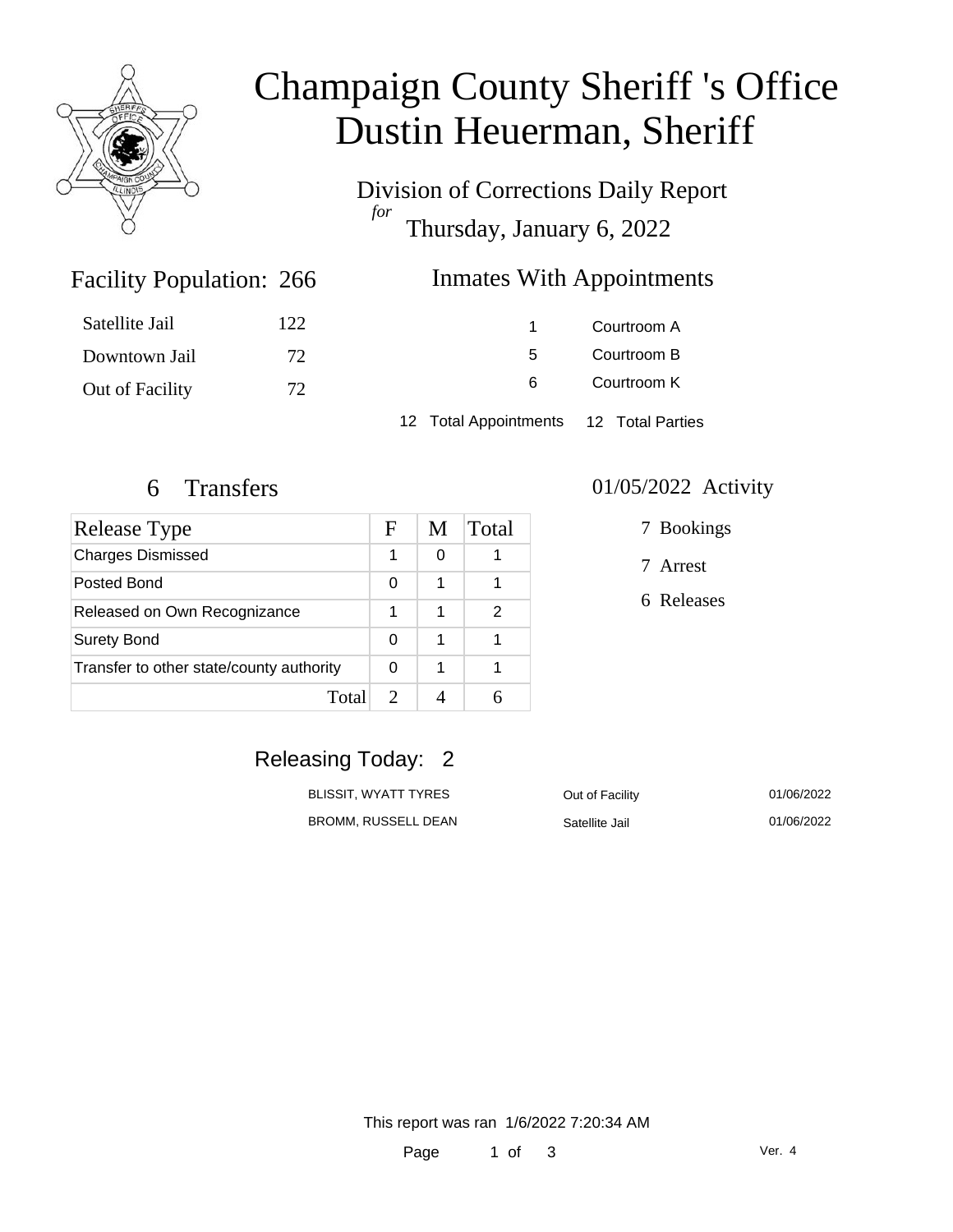

# Champaign County Sheriff 's Office Dustin Heuerman, Sheriff

Division of Corrections Daily Report *for* Thursday, January 6, 2022

#### Custody Status Count

- Electronic Home Dentention 13
	- Felony Arraignment 4
	- Felony Pre-Sentence 7
		- Felony Pre-Trial 206
	- Felony Pre-Trial DUI 3
	- Felony Sentenced CCSO 2
	- Felony Sentenced IDOC 17
		- Hold Other 2
	- Misdemeanor Arraignment 2
		- Misdemeanor Pre-Trial 2
- Misdemeanor Sentenced CCSO 2
	- Petition to Revoke 1
	- Remanded to DHS 3
	- Traffic Sentenced CCSO 2
		- Total 266

This report was ran 1/6/2022 7:20:34 AM